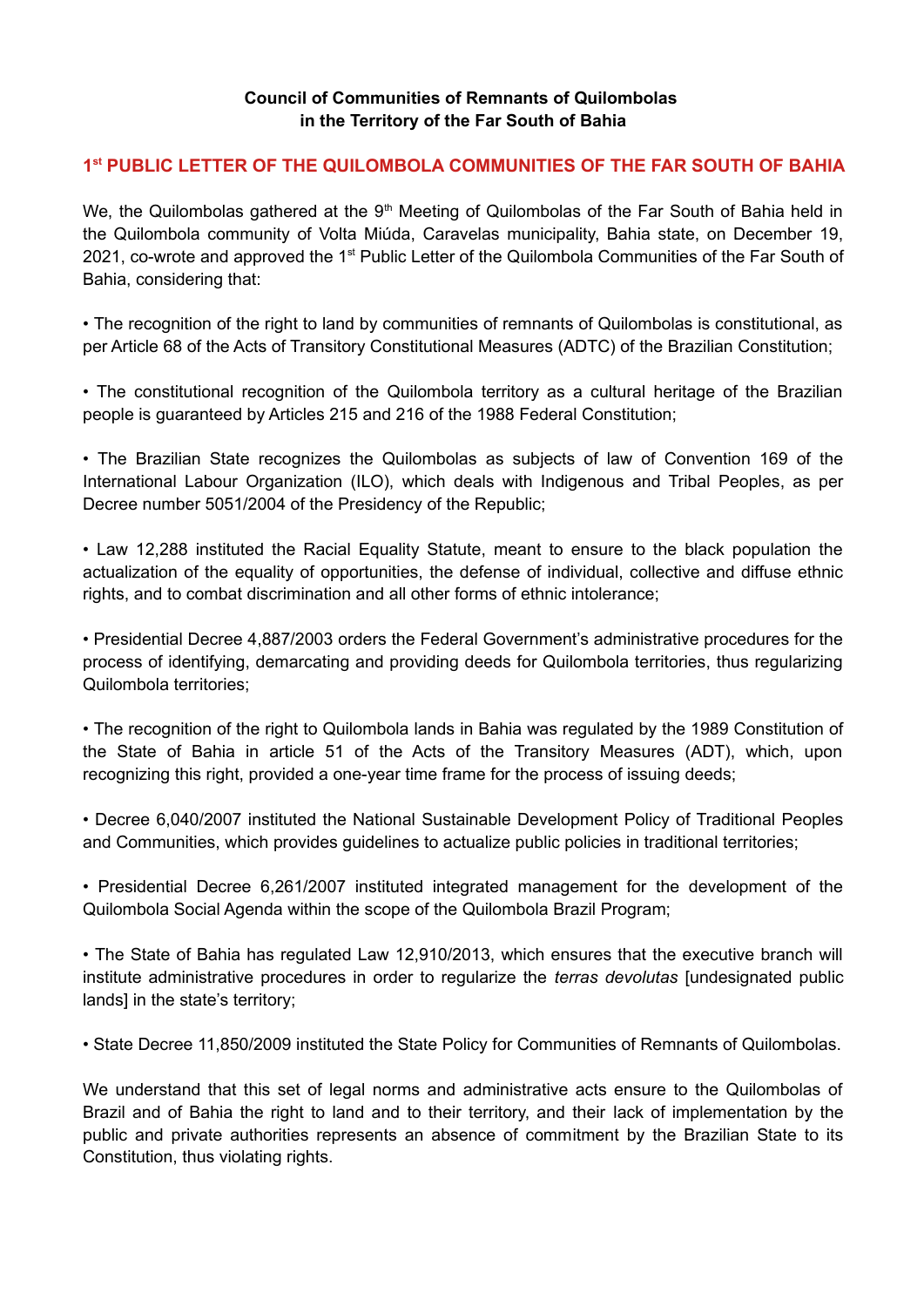With this letter, we re-affirm that the Quilombola struggle happens on the land and on the territory, and without land there will be no social, cultural, economic or political development. For this reason we repudiate all the violence committed by the State of Bahia with its current economic growth policy, which has removed rights from the Quilombolas and guaranteed to foreign capital – by maintaining degrading practices such as those undertaken by corporations like **SUZANO** and **VERACEL**, among others – public and *devoluta* land, assets belonging to the people of Bahia, for the advance of eucalyptus monoculture plantation or any other venture that violates the rights of Quilombolas in Bahia, especially in the Far South. This policy has enhanced conflicts and taken away from Quilombola communities the right to develop on their land and ancestral territory.

We want the world to know that in the Far South of Bahia Identity Territory there exist 8 recognized Quilombola communities. These communities originated in the old Leopoldina Colony, a Swiss-German colony established in 1818 that prospered until abolition in 1888. At this place, slave labor was used to cultivate coffee. It was only in 2005, on the initiative of Remnants of Quilombolas, that these communities were certified by the Palmares Cultural Foundation. These communities are called **Cândido Mariano**, **Rio do Sul** and **Helvécia** in **Nova Viçosa municipality**; **Volta Miúda**, **Mutum** and **Naiá** in **Caravelas municipality**; **Vila Juazeiro** in **Ibirapuã municipality**; and **Mota** in **Itanhém municipality**. The communities of Mutum and Naiá have been swallowed up by eucalyptus monoculture plantation. This population fights incessantly to maintain what is left of its culture, like *bate barriga*, *samba de viola*, *capoeira*, *embarreio*, *reza de ofício*, the *terreiros*, typical dishes, traditional cassava flour-making, songs and historical monuments. Furthermore, only 5 communities have managed to open territorial demarcation processes before the National Colonization and Land Reform Institute (INCRA), ongoing for approximately 10 years. Almost all Quilombola communities in this territory live surrounded by eucalyptus, watched over by militias, and suffer on a daily basis the socio-environmental and cultural effects of the impactful and deregulated economic activities of agribusiness.

This Quilombola Letter, like the Public Hearing, results from the struggle of the region's Quilombola communities, which for years have demanded from public institutions respect for environmental licensing laws. These should protect communities' interests and rights, preventing the profound impacts that result from eucalyptus exploitation, which involves threats to the natural resources, land, memory and everyday activities of the remnants of Quilombolas.

Eucalyptus plantations were set up over the course of decades on the territory of traditional Quilombola communities, with nefarious effects that demonstrate the lack of the legal environmental licensing required by activities potentially leading to degradation, of adequate planning and management of environmental resources, of inspection actions, and of the mitigation and compensation of the impacts expected by economic ventures of this magnitude.

Eucalyptus monoculture is based on discriminatory environmental public policies that evince environmental racism, make invisible the demands of Quilombola communities of the Far South of Bahia and threaten their memories and rights.

It is worth underscoring the fact that political and business interests are opposed to Quilombola peoples and to their cultural heritage and identity as acquired rights. This is the case in all of Brazil's regions owing to disputes involving Quilombola communities' right to land, above all with regard to winning deeds to the land, since this makes it inalienable and collective.

The struggle of the Quilombola community of the Far South of Bahia is in everyone's interest – family farmers, subsistence farmers, workers, professionals of all stripes and, mainly, rulers that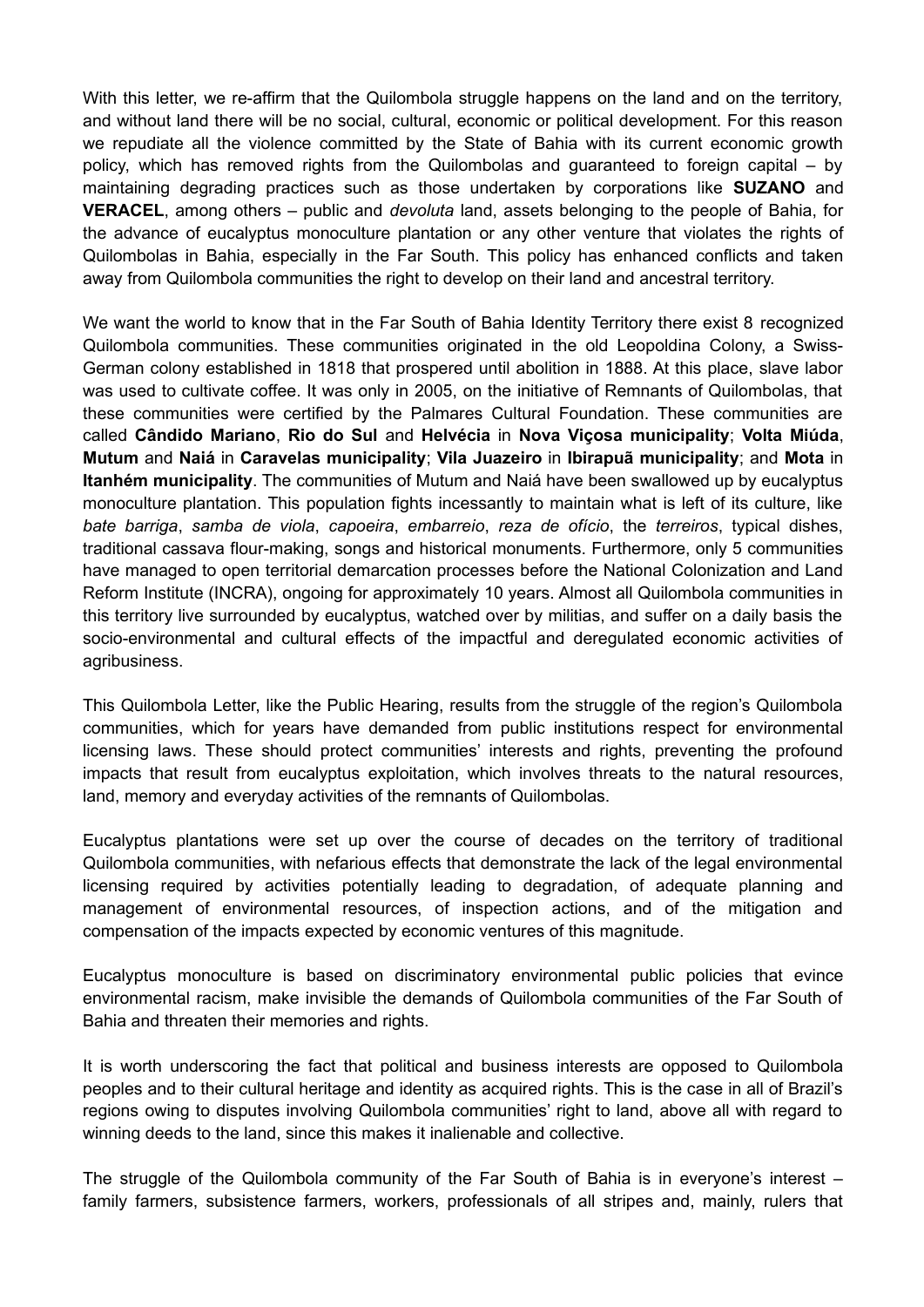should govern protecting life and the environment –, respecting Human Rights, our Constitution, environmental protection laws and the history of our country's traditional communities.

This is the reason why we are gathered here today. By means of the  $1<sup>st</sup>$  Public Letter of the Quilombola Communities of the Far South of Bahia we wish to express our saga, our anguish and also to demand our rights, calling right now upon all of the Quilombolas in Bahia, as well as Brazilian society, to join us in this fight to change the nefarious reality by which the authorities are handling our history!

Below we present to private and public bodies, the latter from the three spheres of government, as well as to the Federal Public Prosecution Service (MPF), the Office of Public Defense of the Union (DPU) and Legislative Houses, the challenges facing the advance of the Quilombola struggle in the Far South of Bahia:

1. The timely publication of the Technical Identification and Delimitation Reports (RTIDs) of the territories of the Quilombola communities, where finalized;

2. Permanent dialogue and approximation with the other communities and social movements related to the issue of land occupation, use and legal entitlement in the Far South of Bahia;

3. Guaranteeing the safety of Quilombola communities in an integrated fashion, in a partnership between the Military, Civilian and Federal police forces, not just of corporations' assets;

4. Enlargement of the Quilombola Brazil Program serving the Quilombola communities in the Far South of Bahia;

5. That the Federal Public Prosecution Service, the State Public Prosecution Service and the Office of Public Defense of the Union act effectively in defense of the Quilombola communities in the Far South of Bahia to guarantee human rights and denounce violations of rights suffered by Quilombolas (subjects of law under ILO Convention 169) in international forums such as the Inter-American Court of Human Rights and the International Labour Organization (ILO) in Geneva (Switzerland);

6. Enlargement of School Programs in Quilombola Communities and Continuous Training for Quilombola Teachers;

7. Drilling of artesian wells in all the Quilombola communities of the territory;

8. Revitalization of the state rivers that bathe Quilombola communities in the territory, as well as the retreat of the eucalyptus to 500 meters from springs, lakes, natural lagoons, streams and rivers;

9. Limitation of eucalyptus planting to 20% of a micro-basin;

10. Banning of the spraying of poisons by aircraft in the territory;

11. Establishment of the Light for All program in every home of the Quilombola communities in the territory, with adequate spacing between the eucalyptus and the electricity distribution network;

12. Construction, repair and enlargement of local roads, with a compulsory recession for the eucalyptus along them;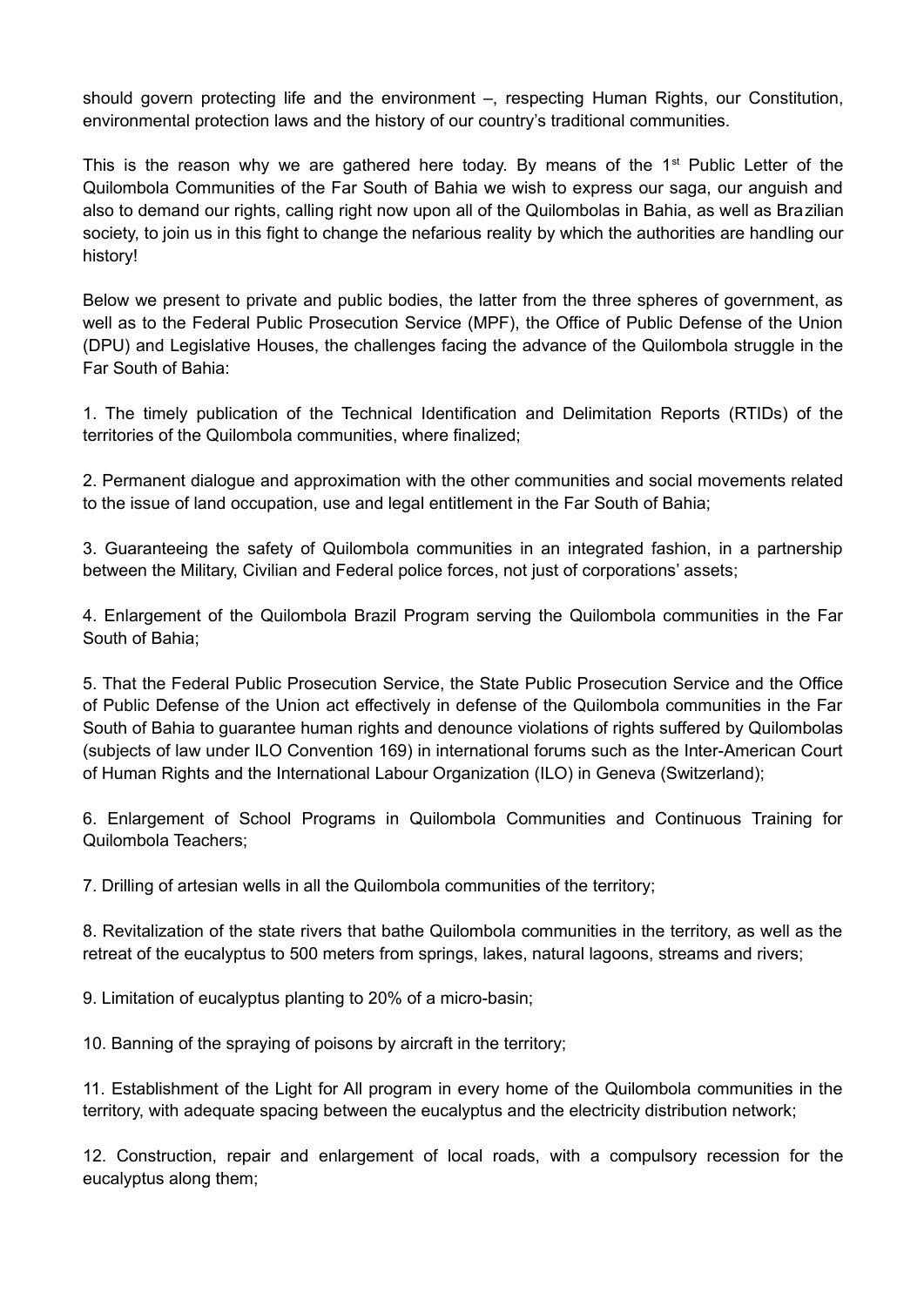13. Guarantee of Prior Consultation as per ILO Convention 169, which recognizes the right to consultation of Quilombola communities and territories;

14. That an Executive Operational Plan be formulated by the State Government of Bahia and municipalities with concrete targets for implementing sustainable development programs and projects in Quilombola communities and territories in the fields of culture, education, health, sanitation, housing and socio-productive inclusion;

15. Discussions and approximation with the representatives of indigenous organizations and their culture in the Far South of Bahia;

16. Creation of a multicultural working group for the collective advocacy and achievement of sustainable development in the territory;

17. Government measures to reduce the areas of expansion of eucalyptus, with a 5 km buffer for homes, historic buildings and sites of cultural value;

18. Implementation of the project for a Quilombola health unit in the territory of the Far South, in accordance with the health program for the black population of the Single Health System (SUS);

19. Establishment of a high school system connected via a transport network to Quilombola communities and with a Quilombola theme, as provided for by Law 10,639/2003 and the Bahia State Statute on Racial Equality and to Combat Religious Intolerance – Law 13,282/2014, chapter II;

20. Formulation and implementation of the sports program for Quilombola youth;

21. Digital inclusion for the Quilombola population of the communities in the Far South of Bahia;

22. Inclusion in the municipal budget of sustainable development programs and projects in Quilombola communities;

23. Creation of the Quilombola Women's Group in order to form the Productive Development Nucleus of Women from Quilombola Communities of the Far South;

24. Creation of schedules of meetings of the Territorial Council of Quilombola Communities of the Far South of Bahia and of the women's and youth groups;

25. Discussion and creation by the municipalities of the maintenance fund for the Quilombola struggles of the Quilombola Communities of the Far South of Bahia:

26. Transport for Quilombola students who go to college or technical schools in Teixeira de Freitas;

27. A quota for Quilombolas at the new military school in Teixeira de Freitas;

28. Creation of the Municipal Racial Equality Council in each municipality;

29. Creation of ethnic tourism in the Quilombola communities of Costa das Baleias, with training for tourist guides and financial incentives;